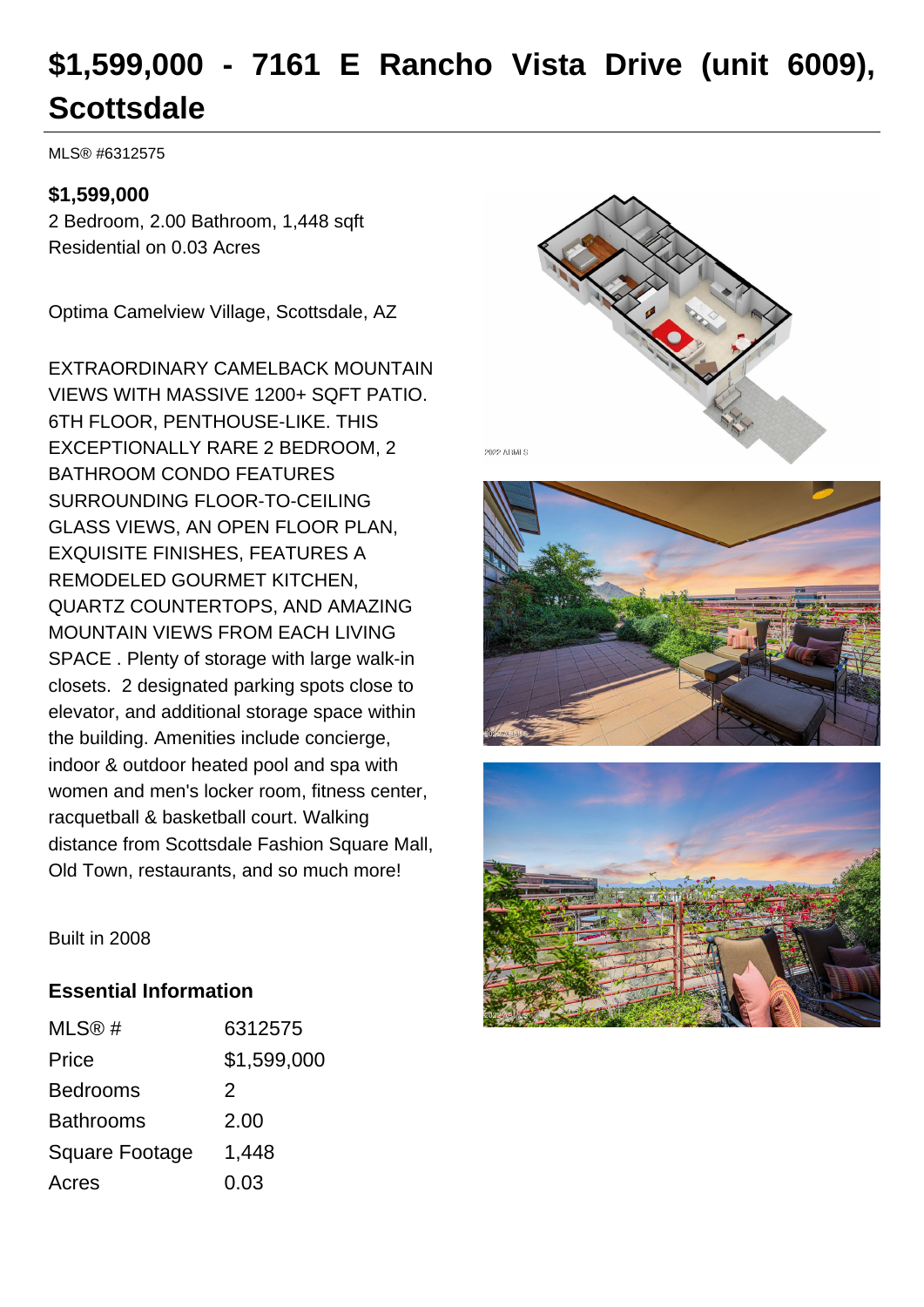| <b>Year Built</b> | 2008                        |
|-------------------|-----------------------------|
| <b>Type</b>       | Residential                 |
| Sub-Type          | <b>Apartment Style/Flat</b> |
| <b>Style</b>      | Contemporary                |
| <b>Status</b>     | Active                      |

# **Community Information**

| Address      | 7161 E Rancho Vista Drive (unit 6009) |
|--------------|---------------------------------------|
| Subdivision  | Optima Camelview Village              |
| City         | Scottsdale                            |
| County       | Maricopa                              |
| <b>State</b> | AZ.                                   |
| Zip Code     | 85251                                 |

# **Amenities**

| <b>Amenities</b>         | Clubhouse/Rec Room, Community Pool, Community Pool Htd,<br>Community Spa, Community Spa Htd, Concierge, Handball/Raquetball,<br><b>Workout Facility</b> |
|--------------------------|---------------------------------------------------------------------------------------------------------------------------------------------------------|
| <b>Utilities</b>         | SRP, SW Gas                                                                                                                                             |
| <b>Parking Spaces</b>    | 2                                                                                                                                                       |
| Parking                  | Electric Door Opener, Gated Parking, Assigned Parking, Underground<br>Parking                                                                           |
| # of Garages             | 2                                                                                                                                                       |
| Pool                     | No Pool                                                                                                                                                 |
| <b>Interior</b>          |                                                                                                                                                         |
| <b>Interior Features</b> | 9+ Flat Ceilings, Elevator, Fire Sprinklers, No Interior Steps                                                                                          |
| Heating                  | <b>Electric Heat</b>                                                                                                                                    |
| Cooling                  | Refrigeration                                                                                                                                           |
| Fireplace                | Yes                                                                                                                                                     |
| <b>Fireplaces</b>        | <b>Gas Fireplace</b>                                                                                                                                    |
| # of Stories             | 1                                                                                                                                                       |
| <b>Stories</b>           | Single Level                                                                                                                                            |
| <b>Exterior</b>          |                                                                                                                                                         |
| <b>Exterior</b>          | <b>Other (See Remarks)</b>                                                                                                                              |
| <b>Exterior Features</b> | Balcony/Deck(s), Storage Shed(s)                                                                                                                        |
| Lot Description          | City Light View(s), Mountain View(s), North/South Exposure                                                                                              |
| Roof                     | Concrete                                                                                                                                                |